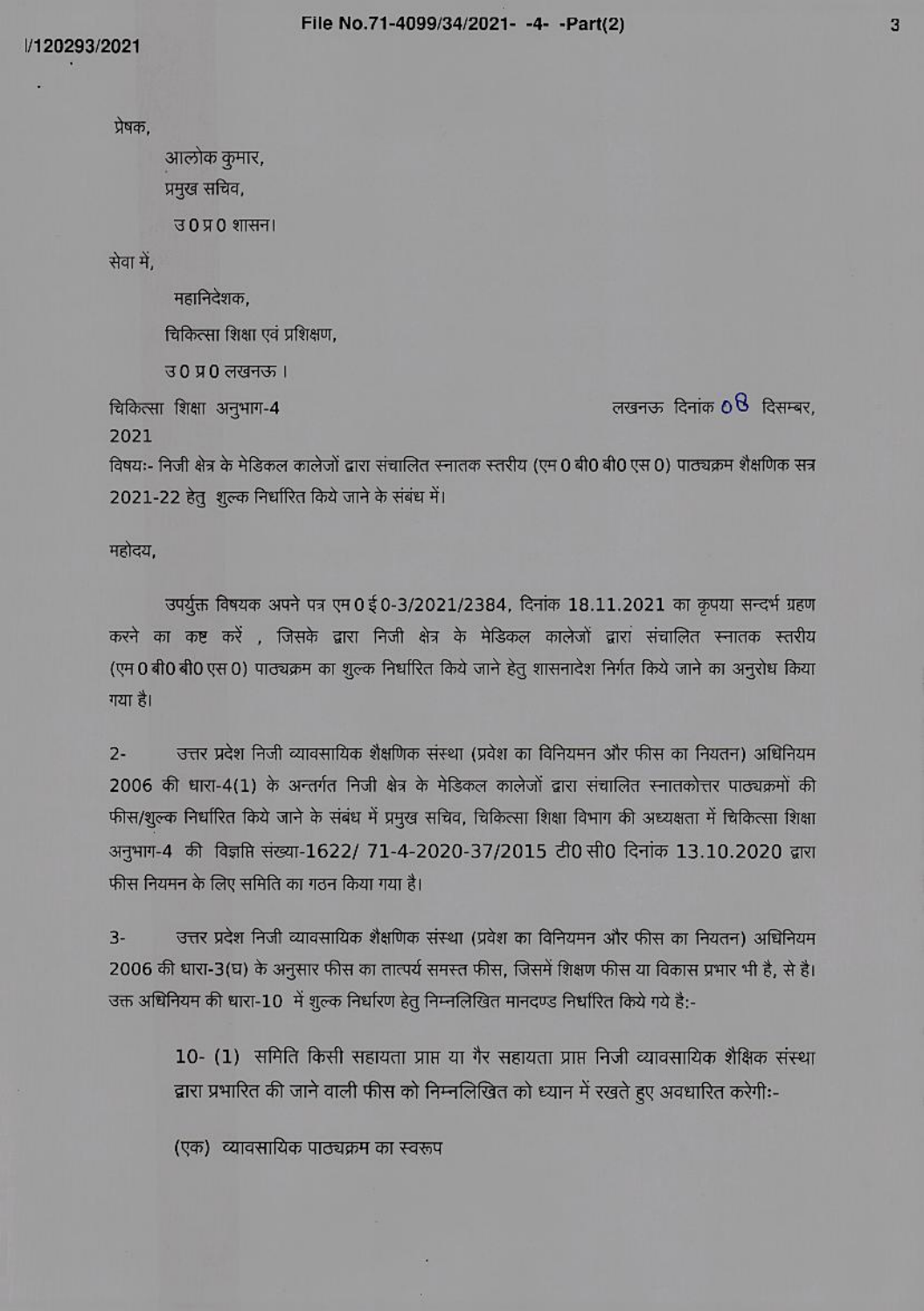(दो) उपलब्ध अवसंरचना

(तीन) व्यावसायिक संस्था की उन्नति और उसके विकास के लिए आवश्यक समुचित बचत

(चार) प्रशासन और अनुरक्षण पर व्यय य

(पॉच) संस्था के शैक्षणिक और गैर-शैक्षणिक कर्मचारियों पर व्यय

(छः) कोई अन्य सुसंगत कारक।

(2) समिति, कोई फीस निर्धारित करने के पूर्व संस्था को सुनवाई का अवसर देगी, परन्तु, ऐसी कोई फीस जैसी समिति द्वारा निर्धारित की जाए मुनाफाखोरी या शिक्षा के वाणिज्यीकरण के लिये नहीं होगी।

4- सम्बन्धित संस्थाओं के प्रतिनिधियों के साथ हुए विचार-विमर्श के उपरान्त उ0 प्र0 निजी व्यावसायिक शैक्षणिक संस्था (प्रवेश का विनियमन और फीस का नियतन) अधिनियम 2006 की धारा-10 (1) में उल्लिखित प्राविधानों तथा धारा-10(1)(छः) के अन्तर्गत निम्नलिखित मानदण्डों को संज्ञान में लेते हुए शुल्क निर्धारित किए जाने का विनिश्चय किया गया:-

- i. आर्थिक उपयोगी जीवन (Useful Economic Life) को ध्यान में रखते हुए कम्पनी अधिनियम-2013 द्वारा निर्धारित हास की दरें ही मेडिकल कालेज की सम्पत्तियों के संबंध में अनुमन्य की जायेगी।
- ii. संस्था की वर्ष 2019-20 की Audited Balance Sheet के आधार पर शैक्षणिक सत्र 2021-22 के लिए शुल्क आंकलन औसत 07 प्रतिशत प्रतिवर्ष Inflation की दर पर किया जाय। यद्यपि वास्तविक Inflation दर इससे कम है, परन्तु फीस निर्धारण पूर्व में इसी दर पर किया जाता रहा है। तद्नुसार उक्त Inflation की दर के आधार पर वर्ष 2021-22 की फीस का निर्धारण किया जाना व्यावहारिक पाया गया। यह Inflation की दर केवल Variable Cost (वेतन, भत्ते आदि आवर्ती व्यय) पर ही अनुमन्य कराया गया है।
- iii. Fixed Asset पर मात्र SLM (Straight Line Depreciation Method) के आधार पर Depreciation ही अनुमन्य कराया गया है।
- iv.जहॉ UG & PG Courses दोनों संचालित हैं एवं उनका लेखा पृथक नहीं है, वहॉ व्यय 70:30 (UG:PG) का अनुपात रखा गया। जिन कालेजों में Nursing Courses या अन्य पाठ्यक्रम भी संचालित हैं एवं लेखा पृथक नहीं है, उनके कुल व्यय का 10 प्रतिशत भाग Nursing Courses या अन्य पाठ्यक्रम के लिए निर्धारित करते हुए व्यय में से उक्त 10 प्रतिशत की धनराशि को अनुमन्यता से घटा दिया गया है।
- v. समिति ने मा0 उच्चतम न्यायालय द्वारा इस्लामिक एकेडमी आफ एजूकेशन बनाम स्टेट आफ कर्नाटक मामले में आब्जर्वेशन के अनुसार निजी संस्थाओं को विकास दर 06 से 15 प्रतिशत के मध्य रखने के आधार पर संस्था के भविष्य में विकास एवं सुधार हेतु 10 प्रतिशत की दर से धनराशि की व्यवस्था शुल्क ढांचे में करना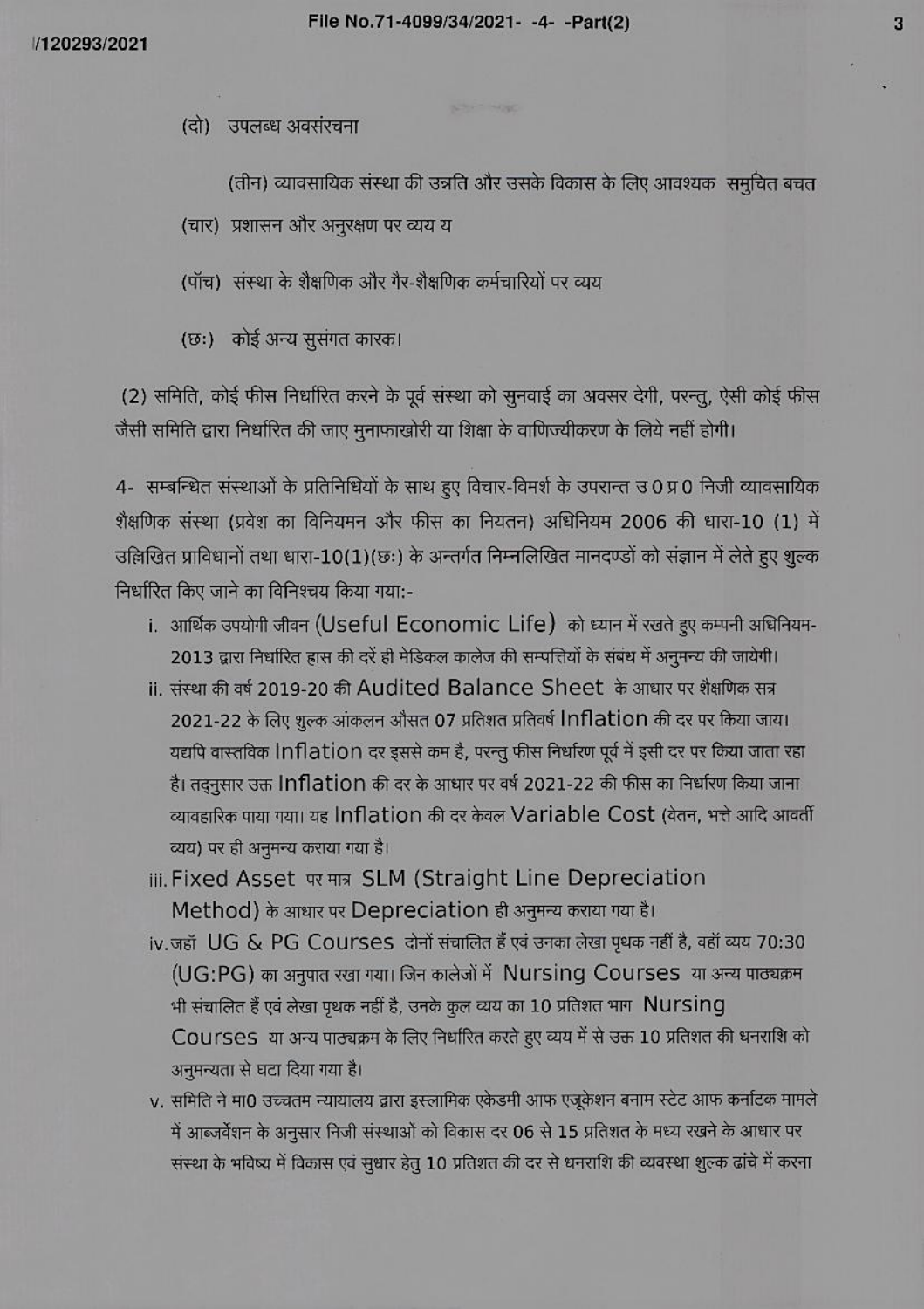औचित्यपूर्ण पाया गया।

- vi. नारायना मेडिकल कालेज एण्ड रिसर्च सेन्टर कानपुर में प्रथम बार एम 0 बी0 बी0 एस 0 में प्रवेश लिये जाने के कारण प्रथम बार शुल्क का निर्धारण किया जाना है। चूंकि इस कालेज में वर्ष-2019-2020 की बैलेंस सीट उपलब्ध नहीं हो सकती अतः इस कालेज का शुल्क औसत के आधार पर निर्धारित किये जाने का विनिश्चय किया गया।
- vii.समिति द्वारा पूर्व से संचालित मेडिकल कालेजों के संदर्भ में नीट परीक्षा 2020 में अभ्यर्थियों द्वारा कालेजवार प्राप्त औसत अंको का भी संज्ञान लिया गया है। कालेजवार प्राप्त औसत अंकों को  $\it Standardise$ किया गया है।
- viii.इसके अतिरिक्त संस्थाओं द्वारा बैलेंस सीट में दी गयी विभिन्न सूचनाओं का समिति द्वारा संज्ञान लिया गया तथा अनुमन्यता से अधिक खर्च यथा वेतन मद में अधिक वृद्धि बैलेंस सीट में अधिक ब्याज, अवमूल्यन आदि अमान्य खर्चों को disallow करते हुए बैलेंस सीट को वेटेज प्रदान किया गया। शासनादेश संख्या-1791/71-4-2020-37/2015 टी0 सी0, दिनांक 06.11.2020 द्वारा निर्धारित फीस तथा अमान्य खर्चों को  $\sf{disallow}$  करने के पश्चात् बैलेंस सीट के आधार पर फीस का आगणन करते हुए दोनों के शुल्क में आ रहे अन्तर को भी  $\emph{Standardise}$  किया गया है। कालेजवार  $\emph{Standardise}$ औसत नीट स्कोर एवं ऊपर उल्लिखित  $\boldsymbol{Standardise}$  शुल्क के अन्तर को जोड़कर कम्पोजिट Standardise स्कोर निकाला गया है। कम्पोजिट Standardise स्कोर के आधार पर न्यूनतम एवं अधिकतम स्कोर प्राप्त करने वाले कालेजों के बीच 8 प्रतिशत, जो अधिकतम है, को स्टेटिस्टिकल नार्मल डिस्ट्रीब्यूशन के आधार पर आवंटित किया गया है।

ix.कालेजों में सभी प्रकार की सुविधाओं के उन्नयन एवं उच्चकोटि की शिक्षा को प्रोत्साहित किये जाने के उद्देशय

से **Quality Council Of India** द्वारा प्रदान किये जाने वाले  $NABH$ (National Accreditation Board For Hospitals & Healthcare Providers) प्रमाण पत्र धारक कालेजों को, निर्धारित किये जाने वाले शुल्क में

01 प्रतिशत अंक का अतिरिक्त लाभ दिये जाने का विनिश्चय किया गया।

x. बिन्दु-(viii) एवं (ix) के आधार पर कालेजवार प्राप्त हो रहे प्रतिशत के अनुरूप शुल्क की वृद्धि किये जाने का विनिश्चय किया गया।

उक्त अधिनियम की धारा-10(2) के अन्तर्गत निजी क्षेत्र के सभी मेडिकल कालेजों के  $5-$ प्रबन्धक/प्रधानाचार्यों को फीस नियमन समिति की बैठक दिनांक 22.10.2021 में सुनवाई का अवसर प्रदान किया गया। संस्था के प्रतिनिधियों द्वारा समिति के समक्ष अपना पक्ष प्रस्तुत किया गया और यह अनुरोध किया गया कि संस्था द्वारा उपलब्ध कराये गये बैलेन्स शीट, इन्फ्लेशन, इन्फ्रास्ट्रक्चर, संस्था के अवस्थित होने के स्थान आदि के आधार पर उनकी संस्थाओं का शुल्क निर्धारित किया जाय। फीस नियमन समिति द्वारा अपनी संस्तुतियों में उनका संज्ञान लिया गया है।

6- फीस नियमन समिति द्वारा की गयी संस्तुतियों के आधार पर निजी क्षेत्र के निम्नलिखित मेडिकल कालेजों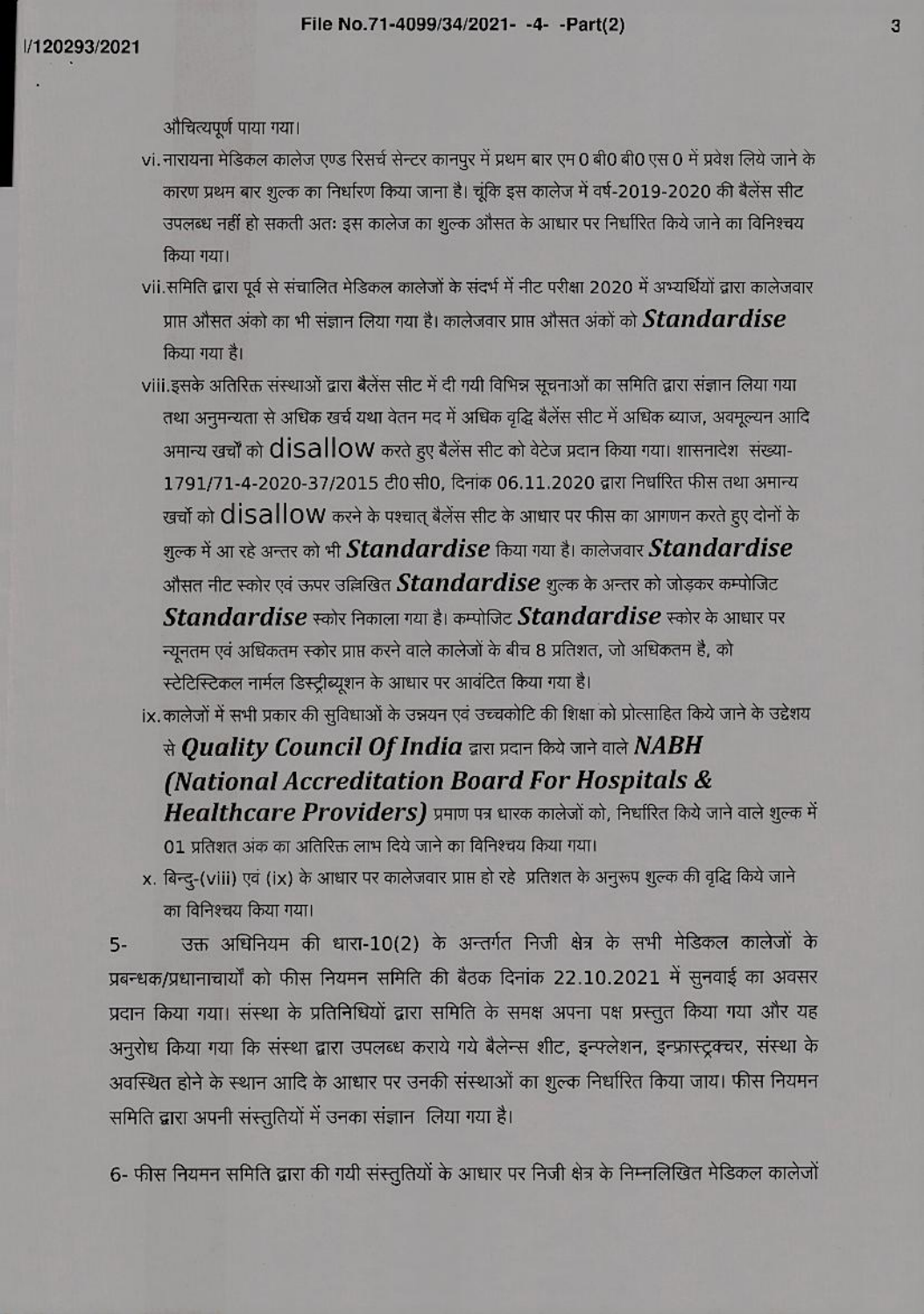द्वारा संचालित स्नातक पाठ्यक्रम एम 0 बी0 बी0 एस 0 हेतु संबंधित संस्थाओं के सम्मुख अंकित शुल्क शैक्षणिक सत्र 2021-22 हेतु एतद्द्वारा निर्धारित किये जाने की श्री राज्यपाल सहर्ष स्वीकृति प्रदान करते हैं:-

| .क्र.सं                 | संस्था का नाम                                                            | निर्धारित शुल्क<br>धनराशि रूपए)<br>(में |
|-------------------------|--------------------------------------------------------------------------|-----------------------------------------|
| $\mathbf{1}$            | श्री राम मूर्ति स्मारक इंस्टीट्यूट आफ मेडिकल साइंसेज़, बरेली।            | 13,73,760                               |
| $\overline{\mathbf{2}}$ | स्कूल आफ मेडिकल साइंसेज़ एण्ड रिसर्च, ग्रेटर नोएडा।                      | 12,69,319                               |
| 3                       | सुभारती मेडिकल कालेज, मेरठ।                                              | 11,85,133                               |
| $\overline{4}$          | हिन्द इंस्टीट्यूट मेडिकल साइंसेज़, बाराबंकी।                             | 11,70,612                               |
| $\overline{5}$          | मजफ्फरनगर मेडिकल कालेज, मुजफ्फरनगर।                                      | 12,80,037                               |
| 6                       | सरस्वती इंस्टीट्यूट आफ मेडिकल साइंसेज़,हापुड़।                           | 11,81,671                               |
| $\overline{7}$          | रूहेलखण्ड मेडिकल कालेज एण्ड हास्पिटल,बरेली                               | 13,00,251                               |
| 8                       | हैरिटेज इंस्टीट्यूट आफ मेडिकल साइंसेज़,वाराणसी।                          | 13,21,492                               |
| 9                       | रामा मेडिकल कालेज एण्ड हास्पिटल कानपुर।                                  | 12,66,579                               |
| $10$                    | हिन्द इंस्टीट्यूट मेडिकल साइंसेज़, सीतापुर।                              | 10,77,229                               |
| 11                      | मेयो इंस्टीट्यूट आफ मेडिकल साइंसेज़, बाराबंकी।                           | 11,21,162                               |
| 12                      | के0डी0मेडिकल कालेज हास्पिटल एण्ड रिसर्च सेन्टर मथुरा।                    | 12,28,240                               |
| 13                      | राजश्री मेडिकल कालेज एण्ड रिसर्च इंस्टीट्यूट बरेली।                      | 12,28,406                               |
| 14                      | रामा मेडिकल कालेज हास्पिटल एण्ड रिसर्च सेन्टर,हापुड                      | 13,09,968                               |
| 15                      | प्रसाद इंस्टीट्यूट आफ मेडिकल साइंसेज़, लखनऊ।                             | 11,03,932                               |
| 16                      | टी0 एस 0 मिश्रा  मेडिकल  कालेज  एण्ड  हास्पिटल, अमौसी, लखनऊ।             | 12,99,199                               |
| 17                      | नोएडा इन्टरनेशनल इंस्टीट्यूट ऑफ मेडिकल साइंसेज़,गौतमबुद्धनगर।            | 11,92,211                               |
| 18                      | जी0 एस 0 मेडिकल  कालेज  एण्ड  हास्पिटल, हापुड़।                          | 11,78,892                               |
| 19                      | सरस्वती मेडिकल कालेज, उन्नाव।                                            | 11,59,610                               |
| 20                      | यूनाईटेड इंस्टीट्यूट ऑफ मेडिकल साइंसेज़,प्रयागराज।                       | 11,90,401                               |
| 21                      | नेशनल कैपिटल रीजन इंस्टीट्यूट ऑफ मेडिकल साइंसेज़,मेरठ।                   | 12,19,917                               |
|                         | (एम 0 एस 0 वाई 0 मेडिकल  कालेज, मेरठ)                                    |                                         |
| 22                      | कृष्ण मोहन मेडिकल कालेज एण्ड हास्पिटल, मथुरा।                            | 11,73,856                               |
| 23                      | 12,10,000<br>वरूणार्जुन मेडिकल कालेज एण्ड रूहेलखण्ड हास्पिटल,शाहजहांपुर। |                                         |
| 24                      | श्री वॅकटेश्वरा इंस्टीट्यूट आफ मेडिकल साइंसेज़,गजरौला,अमरोहा।            | 11,10,508                               |
| 25                      | नारायना मेडिकल कालेज एण्ड रिसर्च सेन्टर कानपुर                           | 12,14,683                               |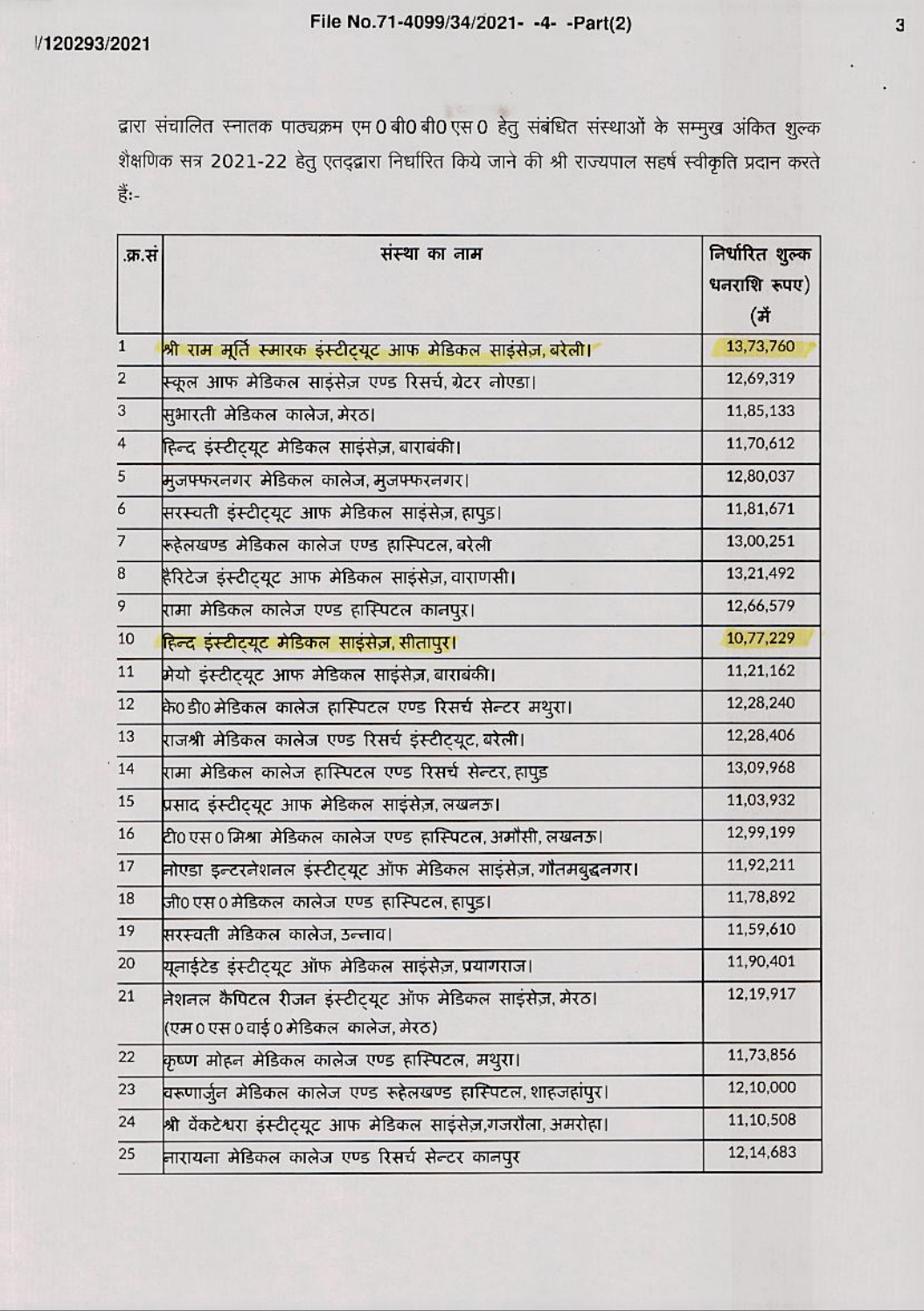7- फीस नियमन समिति द्वारा की गयी संस्तुतियों के आधार पर निजी क्षेत्र के मेडिकल कालेजों द्वारा संचालित स्नातक पाठ्यक्रम के अतिरिक्त शैक्षणिक शुल्क के अन्य समस्त शुल्क शैक्षणिक सत्र 2021-22 हेतु एतद्व्वारा निर्धारित किये जाने की भी श्री राज्यपाल सहर्ष स्वीकृति प्रदान करते हैं:-

| l. छात्रावास शुल्क- |                         |
|---------------------|-------------------------|
| $(0, 7)$ नॉन ए0 सी0 | रू0 1,50,000 प्रतिवर्ष। |
| (बी) ए0 सी0         | रू0 1,75,000 प्रतिवर्ष  |

उक्त शुल्क में मेस शुल्क सम्मिलित है। एक कक्ष में दो से अधिक छात्र नहीं रखे जायेंगे। छात्रों को ब्रेक फास्ट, लन्च व डिनर उपलब्ध कराया जायेगा। आहार पौष्टिक तथा वेरायटी का होगा।

## 2. सिक्योरिटी डिपॉजिट (वापसी योग्य)-

हास्पिटल, लाईब्रेरी, लेबोरेट्री एवं अन्य समस्त सिक्योरिटी राशि को शामिल करते हुएः- रू0 3,00,000 (एक बार)।

## 3. विविध शुल्क- रू0 85,600 प्रतिवर्ष।

उक्त विविध शुल्क में समस्त प्रकार के शुल्क एवं चार्जेज यथा विश्वविद्यालय पंजीकरण, डेवलपमेंट फीस, लाइब्रेरी फीस, स्टूडेन्ट एसोशियेशन फीस, जिम एण्ड स्पोर्टस फीस, प्रवेश शुल्क, परीक्षा शुल्क आदि सम्मिलित है।

शैक्षणिक शुल्क छात्रों से प्रतिवर्ष जमा कराया जायेगा एवं किसी भी दशा में शैक्षणिक शुल्क की राशि  $8-$ एकमुश्त अग्रिम के तौर पर जमा नहीं करायी जायेगी। संबंधित मेडिकल कालेज उपर्युक्तानुसार निर्धारित शुल्क से कम शुल्क लेने के लिए स्वतंत्र हैं।

उपर्युक्तानुसार निर्धारित शुल्क की सूचना महानिदेशक, चिकित्सा शिक्षा एवं प्रशिक्षण, उ0प्र0  $9-$ लखनऊ की अधिकृत वेबसाइट http://upmededu.in पर प्रदर्शित की जायेगी तथा संस्थाओं द्वारा भी इस आदेश द्वारा निर्धारित शुल्क की सूची अपनी अधिकृत वेबसाइट पर प्रदर्शित किया जाना अनिवार्य होगा।

10- उपर्युक्त के क्रम में मझे यह कहने का निदेश हुआ है कि शासन द्वारा लिए गये निर्णय का कड़ाई से अनुपालन सुनिश्चित कराने का कष्ट करें।

भवदीय.